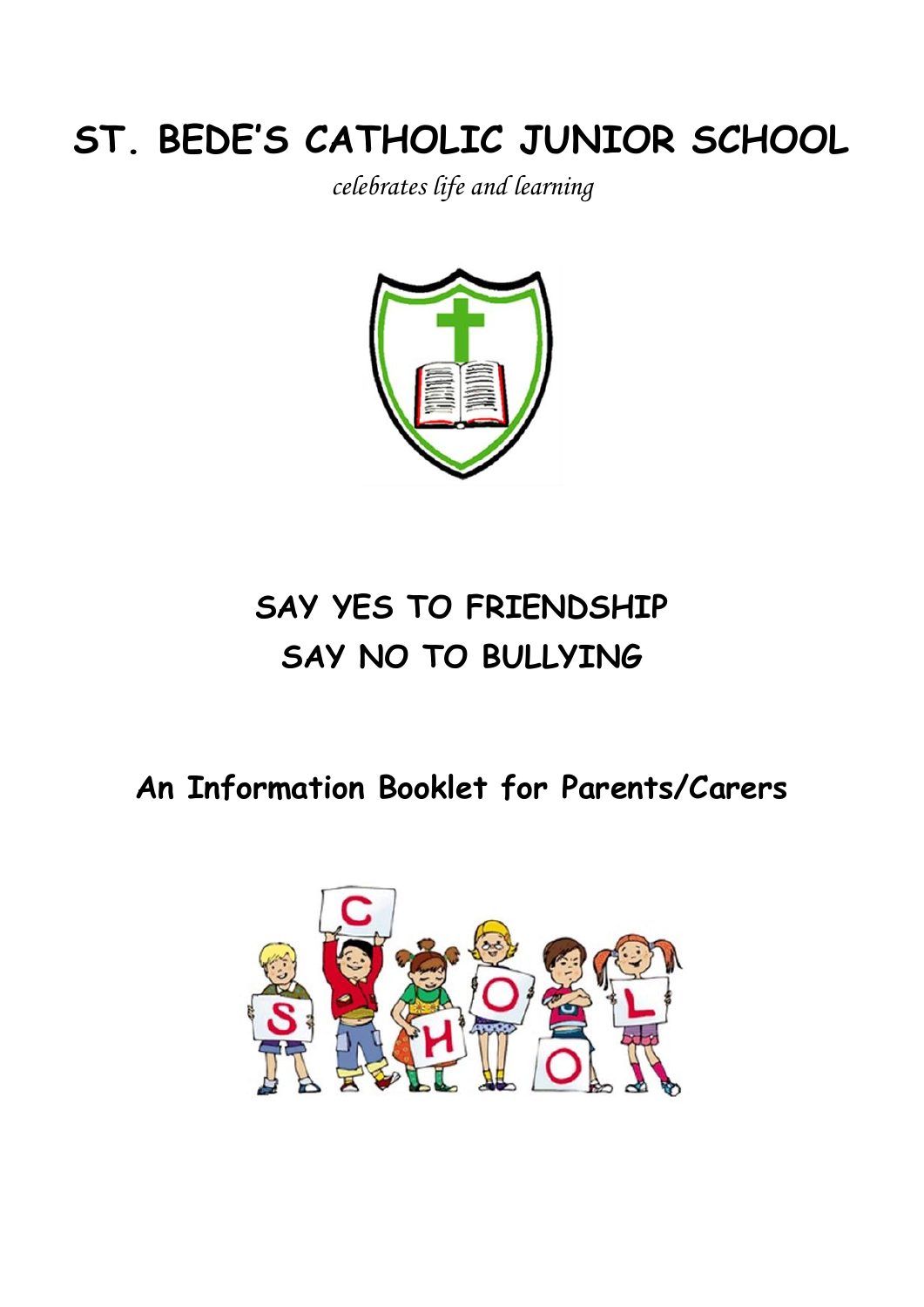At St. Bede's Catholic Junior School we are committed to providing a friendly, caring, safe, Christian environment for all our children so that they can learn in a relaxed and secure setting. We believe every child should be able to participate in all activities safely, enjoy a secure learning environment and achieve their full potential safe from harm.

We are committed to developing an anti-bullying culture whereby no bullying will be tolerated.

### **What is bullying?**

Throughout school children will learn that bullying is:

- $\triangleright$  Repeated behaviour that happens regularly;
- $\triangleright$  Deliberate. The bully wants to hurt, humiliate or harm the other child;
- $\triangleright$  An imbalance of power. It involves someone (or a group of people) who are stronger in some way than the person who is being bullied. They may be older, stronger, there may be more of them or they may have a 'hold' over the person (e.g. they know a secret about them).

#### **Children will learn that bullying is not:**

- $\triangleright$  A one-off fight or argument;
- $\triangleright$  When a friend is sometimes thoughtless.
- $\triangleright$  When a peer makes a one off unkind comment

#### **We teach our pupils about four different types of bullying:**

1. Verbal e.g. hurtful comments and threats, name-calling (this includes 'Hate Crime' - racist and homophobic comments);

- 2. Physical e.g. hitting, kicking, taking belongings;
- 3. Emotional e.g. staring, glaring, leaving people out, spreading rumours;

4. Cyber e.g. using technology to hurt someone through a variety of media – text messages, comments on social networks.

#### **Why do children bully?**

- $\triangleright$  They want to be 'in' with the cool gang;
- $\triangleright$  It feels like fun they don't realise how much it hurts;
- $\triangleright$  They dislike or are jealous of someone;
- $\triangleright$  It makes them feel powerful or respected;
- $\triangleright$  It gets them what they want (sweets, money);
- $\triangleright$  They are bullied themselves and are taking out their hurt and anger on someone who won't fight back;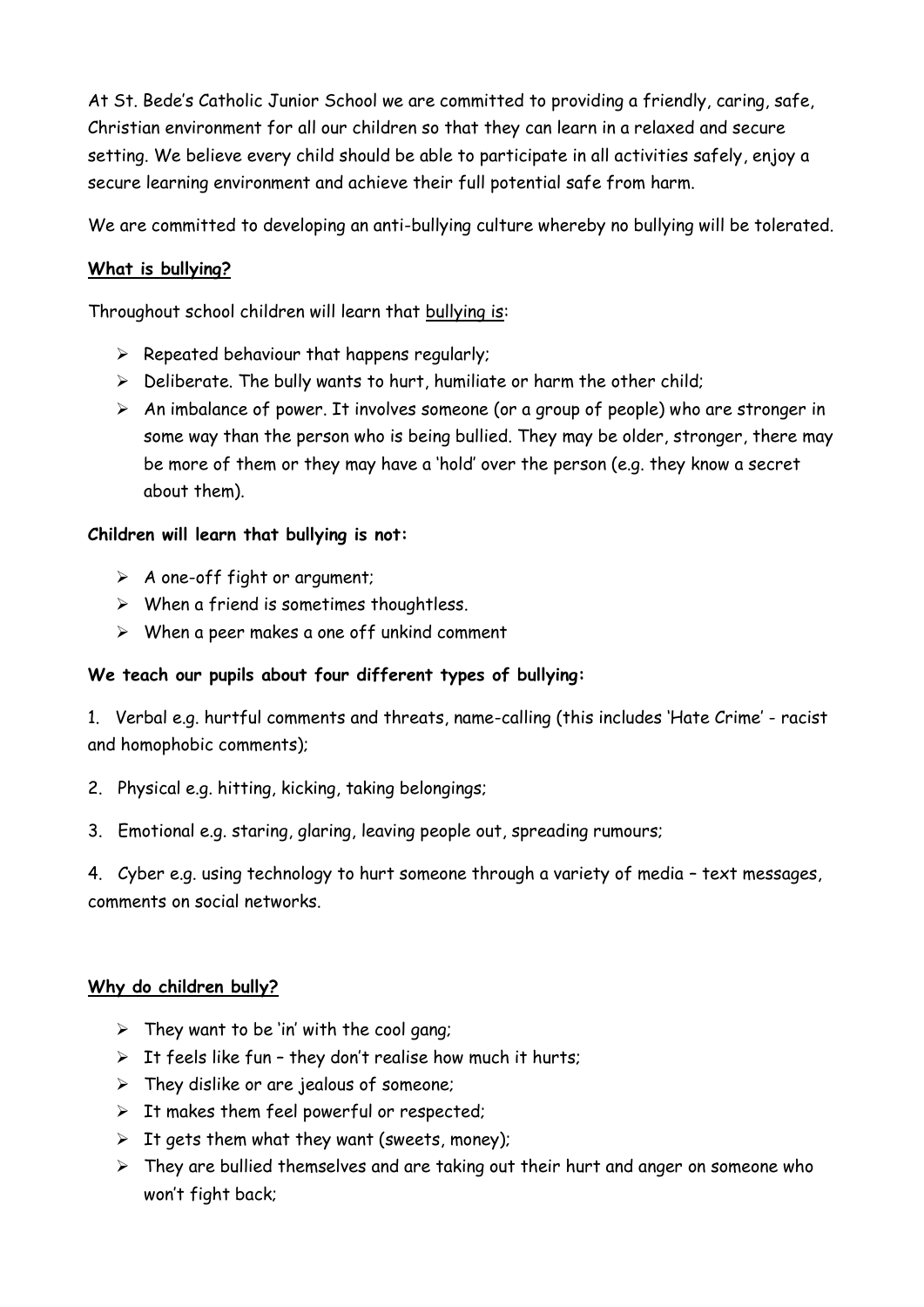$\triangleright$  They are having problems in their life that are making them feel bad. They have copied behaviours learned from those around them.

#### **REMEMBER:**

#### **People who are happy with themselves do not need to bully other people!**

#### **What does school do about bullying?**

St Bede's Catholic Junior school aim to create a supportive, inclusive environment that promotes a culture of mutual respect, consideration and care for others, which will be upheld by all.

In all aspects of school life there is an emphasis on the importance of relationships. Specific work is undertaken in Religious Education on topics like 'The Common Good', 'Building Bridges', 'Unity', 'Choices', 'Freedom and Responsibility' and 'Life Choices'. This is augmented in assemblies and in the schools Personal, Social and Health (PSHE) curriculum which is achieved through the SCARF programme provided by Coram Education.

The school has 12 pupils in Years 4-6 who have been trained (Diana Awards) to be Anti-Bullying Ambassadors. They have the skills to be able to identify bullying and work as part of a group to support children as part of everyday school life. They are active in school running a weekly friendship 'drop-in' session, monitoring class worry boxes and leading assemblies throughout the school year.

At school we have an Anti-Bullying policy which explains what to do if bullying is reported and what the school is doing to stop bullying happening in the first place.

This work helps us to stop bullying happening by:

- $\triangleright$  Making sure that all children and adults mean the same thing when they talk about bullying;
- $\triangleright$  Helping children to understand how bullying feels for the person being bullied;
- $\triangleright$  Making sure that all children feel OK about telling an adult when they think that bullying is going on;
- $\triangleright$  Making sure that all children know exactly what to do if they are being bullied, and feel confident that something will be done to stop it;
- $\triangleright$  Helping children enjoy, celebrate and respect the ways we are all different, as well as the ways in which we are similar, and to feel good about themselves.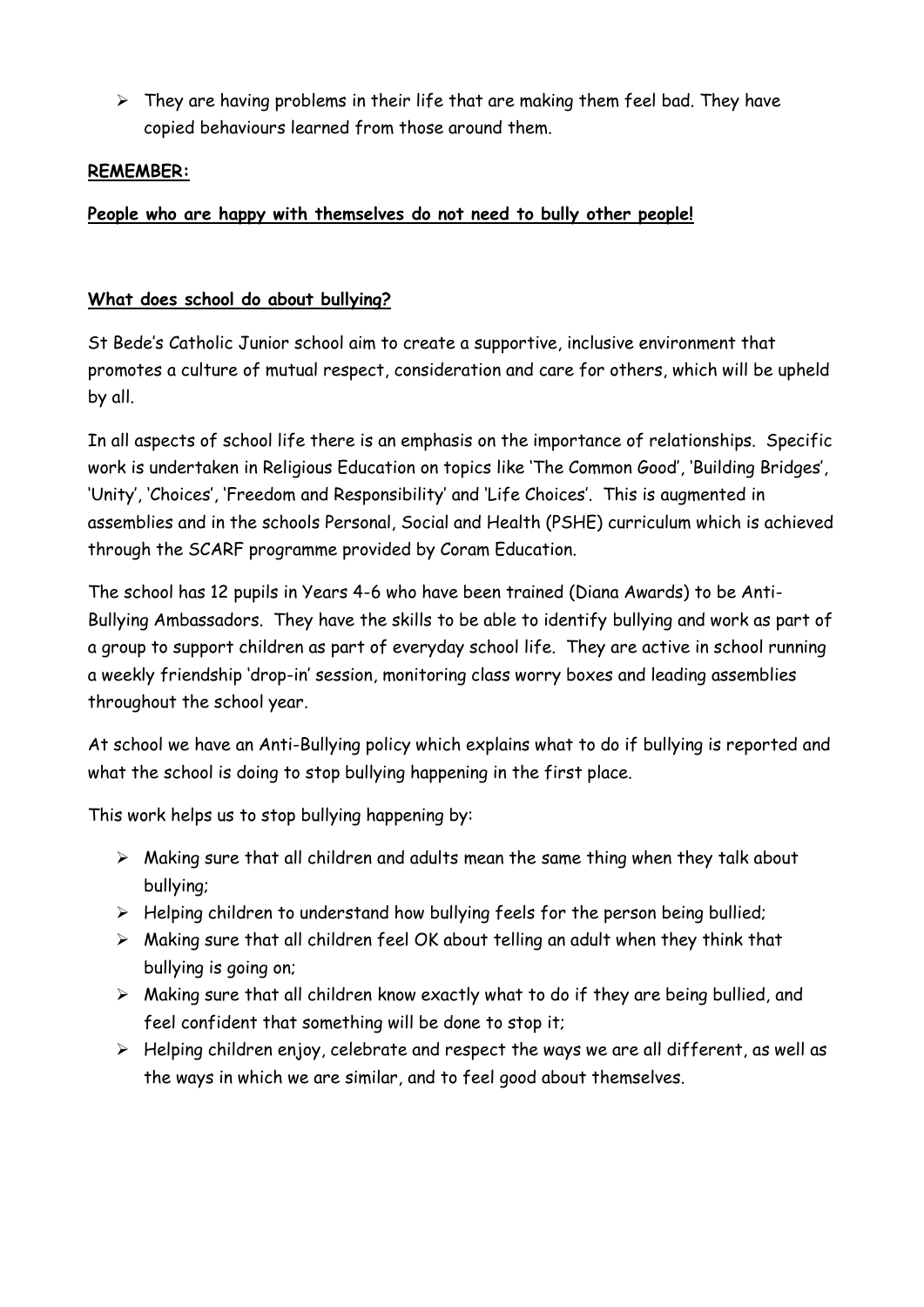#### **How can I help at home?**

The most important things that you can do to help your child to understand, help prevent, and deal with bullying are to:

- $\triangleright$  Know what your child will be learning about bullying at school (by reading the school Anti- Bullying policy or looking at the school's website);
- $\triangleright$  Encourage and support them to try out the skills they are learning in school;
- $\triangleright$  Be a good role model in the way you talk about others so your child will learn that everybody deserves respect;
- $\triangleright$  Model empathy for others talk about how other people might feel in different situations;
- $\triangleright$  Talk openly about what bullying is and how it feels;
- $\triangleright$  Make it safe for your child to share their worries about bullying with you, so they know they can rely on you to listen to them and support them;
- $\triangleright$  Talk to your child about the different types of bullying;
- $\triangleright$  Teach them how to use social media safely, and be a positive role model.

# **Don't worry that your children are not listening to a word you say – worry that they are watching everything you do!**

#### **How do I know if my child is being bullied?**

If you think your child may be being bullied, look out for:

- $\triangleright$  Behaviour changes,
- $\triangleright$  Withdrawal,
- $\triangleright$  Not wanting to go to school,
- Lots of stomach-aches, headaches or non-specific illness. (In addition always seek medical advice if symptoms persist)

Sometimes these ailments will be real, and sometimes they may be made-up, but whether the illness is real or not, the worry certainly is, so it needs to be taken seriously.

Help your child to talk to you. Use books and TV plots to open up discussions about bullying. With younger children dolls, teddies or puppets are a good way to help them talk about their worries and feelings.

#### **What should I do if I think my child is being bullied?**

Your child may not tell you or us that he or she is being bullied. If you suspect it is happening, look out for the signs (see above).

If your child tells you they are being bullied, getting angry and threatening to visit the school or parent of the other child will only frighten your child further.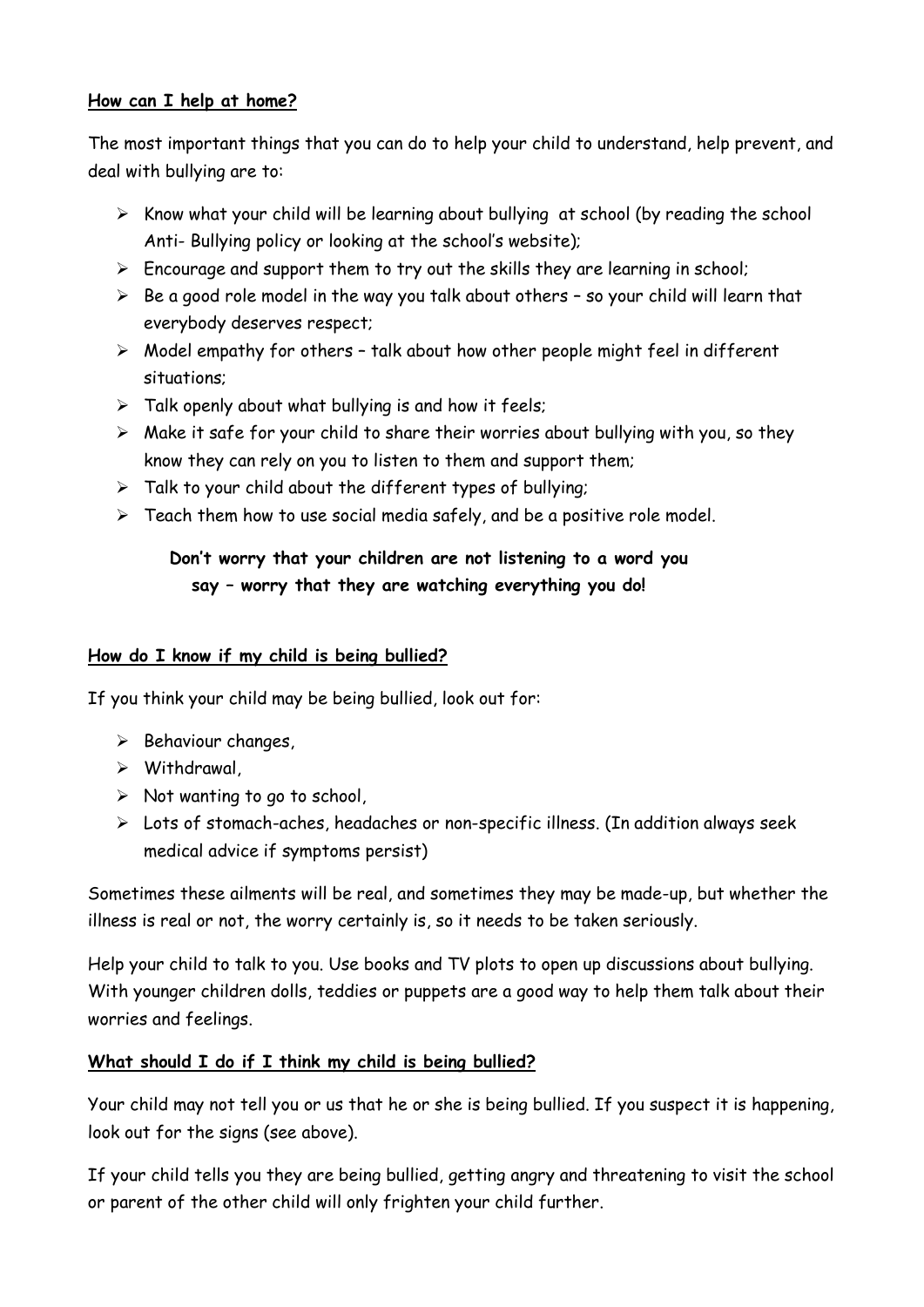Praise your child for telling you and reassure them that they have done the right thing in letting you know what is happening.

Listen to your child, accept your child's feelings, encourage them to talk about their worries and don't belittle what they are going through– however minor it may seem to you the feelings are very real for them.

Don't jump in with advice or try to immediately solve the problem for them. Listen to their ideas, and unless they are likely to end up in serious danger or trouble, agree to let them try out their ideas.

If you tell your child to fight back or say something 'clever' to the people they may well end up feeling twice as bad. They might get into trouble, they might get hurt, they might be laughed at more and they will feel worse – not only are they bullied, but they have failed to stop it as well.

Bullying destroys self-confidence, so if your child is being bullied, work doubly hard to help them feel valued and important.

Help your child to think about what they would like to happen, and ask how you can help—if your child feels in danger; you will need to make sure that they have a plan for keeping safe. Talk about ways of avoiding the children doing the bullying, e.g. staying with a group of friends, staying in safe areas, knowing who to go to for help etc.

Tell your child that you have to inform your child's class teacher at this point and agree how you can do this in the best way so your child does not feel anxious about this happening.

## **If the bullying carries on after your child has carried out their own strategies, and any that you agree together, there are further steps that you can take:**

Collect any evidence e.g. keep a diary of exactly what was said or done, when and where, keep any text messages, emails, or posts on social media.

Alert the school. Make sure you talk to your child before you do this but be clear that this is what you must do. Agree with your child when is the best time for you to do this – maybe during lesson time or after school

When you talk to us at school please be specific about what has been happening.

Ask us what we will do and what we would advise you to do. Remember that we all want the best for your child. We will draw up a plan together with follow up steps.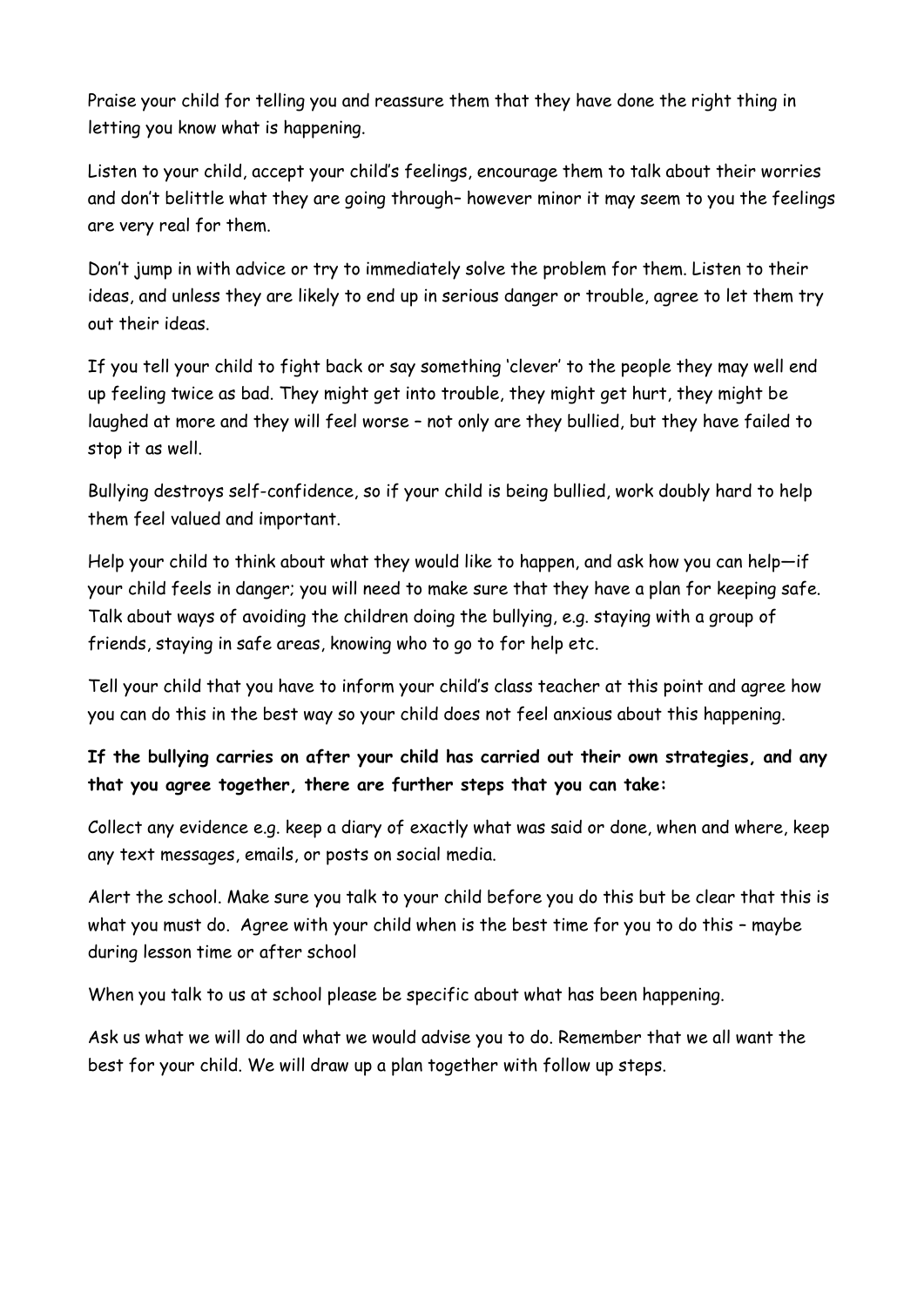#### **What should my child do if they are being bullied?**

We need to help our children to feel safe to tell us if they know bullying is happening. Children can tell any member of staff in school or any of our Anti-Bullying Ambassadors.

#### **What should my child do if they witness bullying?**

Nine times out of ten bullying involves witnesses. So why don't they stop it or tell? Children tell us they don't tell because:

- $\triangleright$  They worry they will become targets themselves;
- $\triangleright$  It is not cool to be seen as a tell-tale;
- $\triangleright$  It is hard to go against the crowd.

The evidence shows that- the more children talk and tell others about any bullying they see going on, the less it happens.

Talk to your child about what they can do to support a child who is being bullied. They could befriend the child and be kind to them, include them in their games and tell an adult what is going on.

#### **What should I do if my child is bullying others?**

If you are told that your child is bullying others don't immediately dismiss the idea or rush into punishing them. Try not to call them a bully as we are all capable of bullying others.

Your child is not a monster. When you talk, stay calm and remind them that it is the behaviour you do not like not them.

Listen to what they have to say. If they deny it, arrange to see the teacher. Stay calm and listen to what the teacher has to say.

Talk to your child about how the other person feels– they may not realise how much they are hurting, frightening or upsetting the other person.

Help your child to develop confidence to make friends– happy people don't need to bully others.

### **Why don't schools just get rid of bullies?**

Parents are often surprised when schools don't automatically exclude children who are bullying others. As parents, our first concern will always be for our own child's safety and happiness.

There are three reasons why schools don't automatically exclude bullies: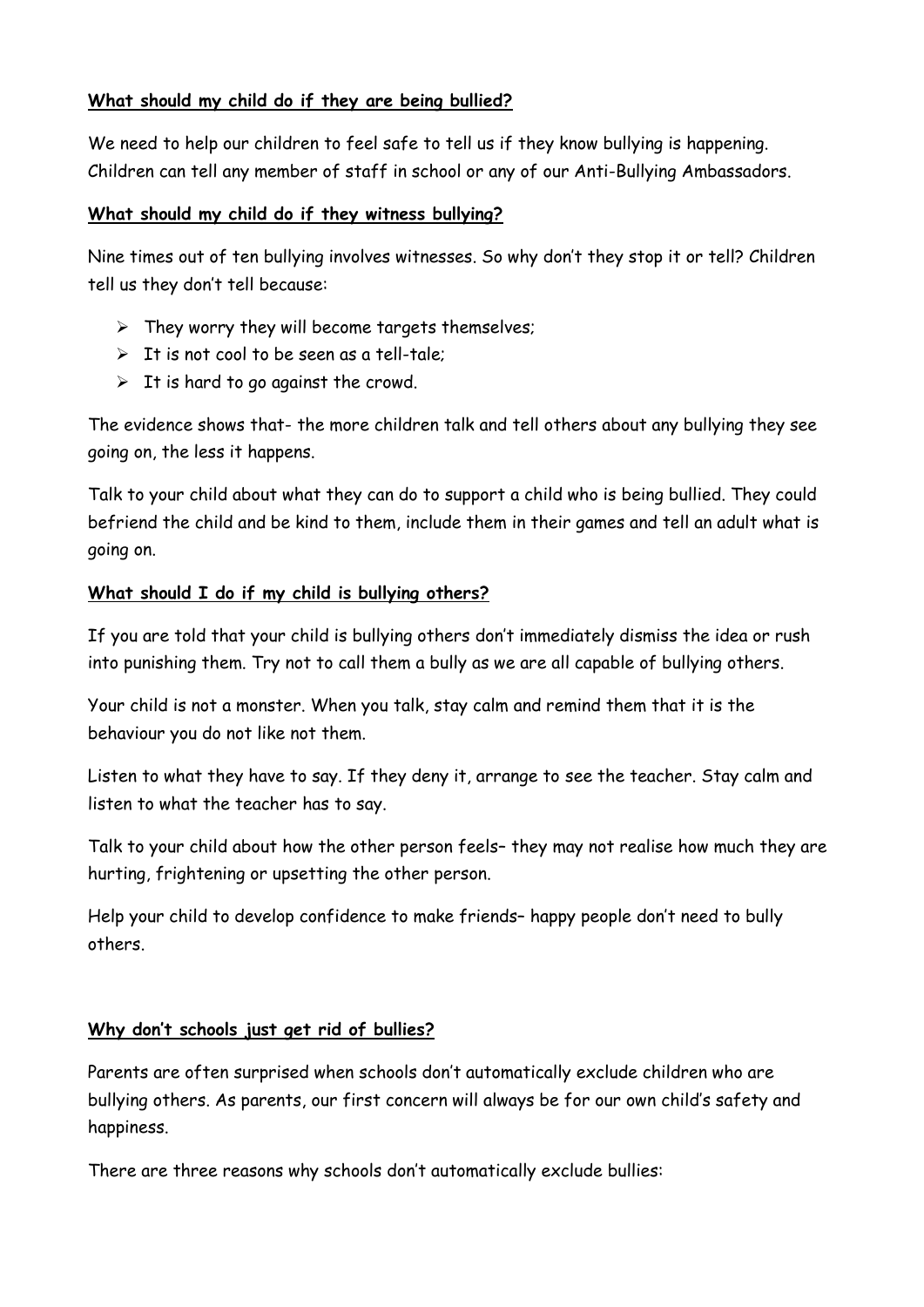- 1. If schools excluded every child who has ever bullied that would include many children. Many children in every school have either been bullied, seen bullying or bullied themselves. There is no evidence that children are born bullies or victims– they change roles according to where they are and who they are with.
- 2. If schools simply moved the problem onto another school others will continue to suffer. The best thing to do is to deal with the problem and try to stop the child from bullying altogether. The school may have the right to exclude them if it is extreme behaviour that does not improve following all necessary actions required of a school, injuring or harming others.
- 3. There are always ways of changing bullying behaviour. Helping the bully to understand how the other child is feeling and the effect of bullying on them, teaching them to stand up to peer pressure from others, giving them support to manage the problems they are facing in their own lives– all of these things can change bullying behaviour for good. This also requires honesty and support from everyone.

Try to understand what we are doing at school and why. When children who are bullied are asked what they want to happen they very rarely mention punishing the other child or revenge, they almost always say- **'I just want it to stop'**

Try to ask your child about **what happened that was 'good' in their day** to help them focus on positives and think of happy parts of their day. This will help them and you.